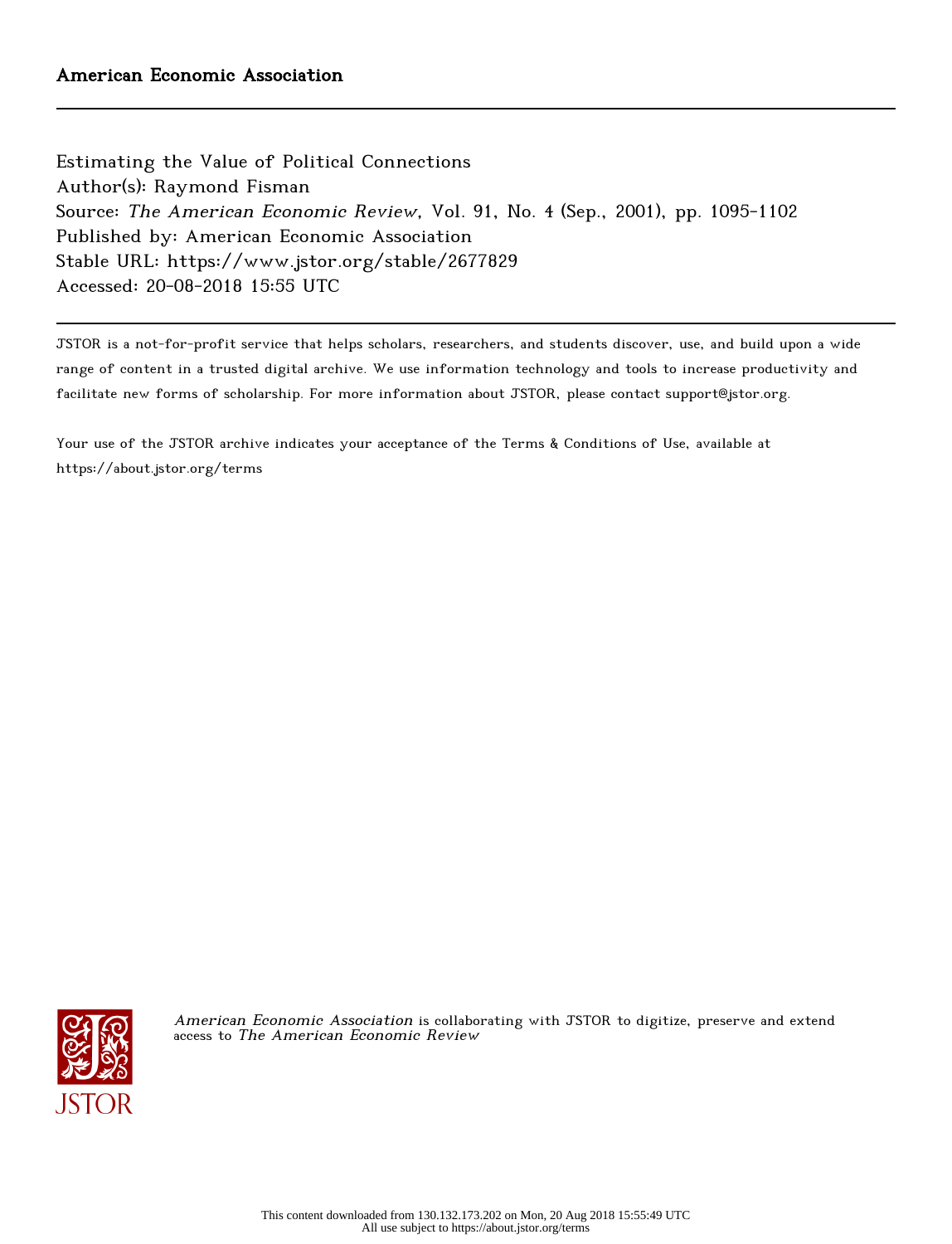# Estimating the Value of Political Connections

## By RAYMOND FISMAN\*

 As the Indonesian economy went into a downward spiral in the latter half of 1997, there was much speculation and debate as to the rea sons behind the sudden decline. Most explana tions gave at least some role to investor panic, which had led to a massive outflow of foreign capital. At the root of this hysteria, however, were concerns that the capital that had flowed into Indonesia and elsewhere in Southeast Asia had not been used for productive investments. Much of this discussion focused on the role of political connections in driving investment. The claim was that in Southeast Asia, political con nectedness, rather than fundamentals such as productivity, was the primary determinant of profitability and that this had led to distorted investment decisions. Obviously, the degree to which this type of problem was truly responsi ble for the Asian collapse depends very much on the extent to which connectedness really was a primary determinant of firm value. In making the argument that this was in fact the case, anecdotes about the business dealings of Presi dent Suharto's children were often cited as ev idence. Such stories suggest that the value of some firms may have been highly dependent on their political connections. However, investiga tions in this area have not progressed beyond the level of case study and anecdote. That is, there has been no attempt to estimate the degree to which firms rely on connections for their profitability.

There are numerous difficulties that would

 affect any attempt to value political connec tions, which probably accounts for the paucity of work in this area. In countries where po litical decision-making is decentralized, sim ply defining political connectedness is an extremely complicated proposition. For ex ample, in India, analyzing a firm's political associations would require information on its relationships with numerous government decision-making bodies as well as some way of aggregating these connections. Even with a specific measure in mind, collecting the ap propriate data would be difficult because business-politics relations is often a taboo topic of conversation and because connec tions tend to shift considerably over time. Finally, assuming that an appropriate measure were found, it is not clear how one would estimate the value of these connections. Sim ple measures of profitability are unsuitable: in equilibrium, well-connected firms may not earn higher profits, even if they are earning tremendous political rents, because of the re sources they may be required to devote to rent-seeking activities. Also, it is plausible that unobservables such as business acumen are correlated with the ability to establish political connections.

 By looking at Indonesia, I am able to over come these problems. Because of Indonesia's highly centralized and stable political structure (until the very end of Suharto's reign), it is possible to construct a credible index of politi cal connectedness. Moreover, my "event study" approach described below allows for a rela tively clean measure of the extent to which firms relied on these connections for their profitability.

 To infer a measure of the value of connec tions, I take advantage of a string of rumors about former Indonesian President Suharto's health during his final years in office. I identify a number of episodes during which there were adverse rumors about the state of Suharto's health and compare the returns of firms with differing degrees of political exposure. First, I

 <sup>\*</sup> Graduate School of Business, 614 Uris Hall, Columbia University, 3022 Broadway, New York, NY 10027. I thank George Baker, Richard Caves, Gary Chamberlain, Rafael Di Tella, Tarun Khanna, Sendhil Mullainathan, Jan Rivkin, James Schorr, Dr. Sjahrir, Joseph Stem, Peter Timmer, Lou Wells, and seminar participants at Harvard University and the University of California at San Diego for many helpful comments on earlier versions of this paper; two anonymous referees provided thoughtful insights and suggestions. I am also very grateful to the many members of the Indonesian business community who were kind enough to meet with me during my visits to Jakarta. Any remaining errors are my own.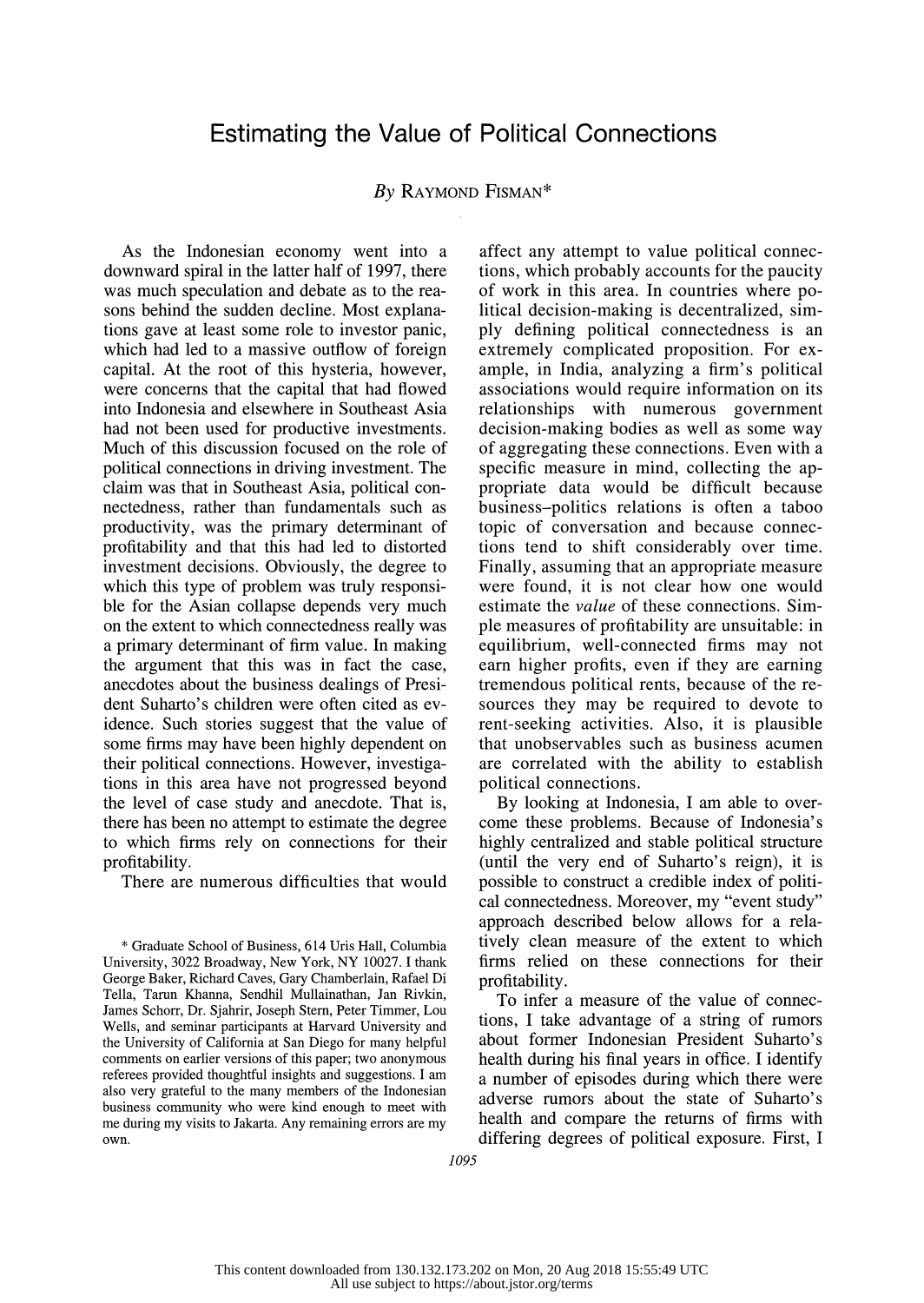show that in every case the returns of shares of politically dependent firms were considerably lower than the returns of less-dependent firms. Furthermore, the magnitude of this differential effect is highly correlated with the net return on the Jakarta Stock Exchange Composite Index (JCI) over the corresponding episode, a rela tionship that derives from the fact that the return on the JCI is a measure of the severity of the rumor as perceived by investors. Motivated by these initial observations, I run a pooled regres sion using all of the events, allowing for an interaction between "political dependency" and "event severity." The coefficient on this inter action term is positive and statistically signifi cant, implying that well-connected firms will suffer more, relative to less-connected firms, in reaction to a more serious rumor. My results suggest that a large percentage of a well connected firm's value may be derived from political connections.

 A few earlier papers dealt with related issues, beginning with Anne 0. Krueger's (1974) pio neering work, which focused on rent-seeking be havior and efficiency losses resulting from restrictive trade policies. As Krueger herself con cedes, however, the proxies she uses for the value of rents are very rough. Moreover, while her paper finds economic rents to be a substantial percentage of total GDP, it deals only with aggregate political rents and is therefore unable to say anything di rectly about the rents obtained by individual firms. A paper in the political science literature (Brian E. Roberts, 1990) looks more directly at the valua tion of political connections. It examines the effect of Senator Henry Jackson's (unexpected) death on various constituent interests and on the constituent interests of his successor on the Senate Armed Services Committee. Robert's event study showed that share prices of companies with ties to Senator Jackson declined in reaction to news of his death whereas the prices of companies affiliated with his successor increased. Not surprisingly, the reported effects are quite small—the companies' ties to the two senators presumably reflected only a small fraction of the full value of their aggregate polit ical connections. Thus, although Roberts' paper showed that connections matter, it did not address the larger question that I attempt to answer here: How much do connections matter?

 The rest of the paper is structured as follows: Section I describes the data that were acquired  for this project. In Section II, I present the paper's basic econometric results and provide an interpretation of the implied effect. Section III looks at some issues of robustness. Finally, conclusions and the implications of the results are given in Section IV.

## I. Data

 Four separate types of data were acquired for this study: 1) stock market and accounting data for companies traded on the Jakarta Stock Ex change  $(JSX)$ ; 2) data on the group affiliations of all JSX firms; 3) a measure of the political dependence of a subset of these firms; and 4) a series of "events" related to the condition of Suharto's health.

## A. Accounting and Share Price Data

 The accounting data were taken from the Financial Times' Extel Financials Database (1997). I used data from 1995 because it is the most recent year with reasonably broad cover age. The accounting variables used include total assets (ASSETS), total debt (DEBT), taxes (TAX), net income (NI), and the international standard industrial classification (ISIC) code of the firm's industry.

 For stock price data, I use the Financial Times' Extel Securities Database (1997). Unfor tunately, there are a few gaps in its coverage of Indonesian firms; to fill in these holes, I used data from Investamatic Database (1998), a fi nancial services data base that is commonly used by Southeast Asian securities firms.

## B. Group Affiliation<sup>1</sup>

 In Indonesia, group affiliations are not pub licly reported; they must be inferred by looking at a firm's major shareholders and by examining

<sup>&</sup>lt;sup>1</sup> Diversified business groups (called *grupos* in Latin America, chaebol in Korea, business houses in India, and keiretsu in Japan) are ubiquitous yet poorly understood organizational forms that dominate the private sectors of many countries. Such groups are comprised of a diverse set of businesses, often initiated by a single family (this is certainly the case in Indonesia), and bound together by equity cross-ownership and common board membership. See Yoshihara Kunio (1988) for a detailed description of groups in Southeast Asia.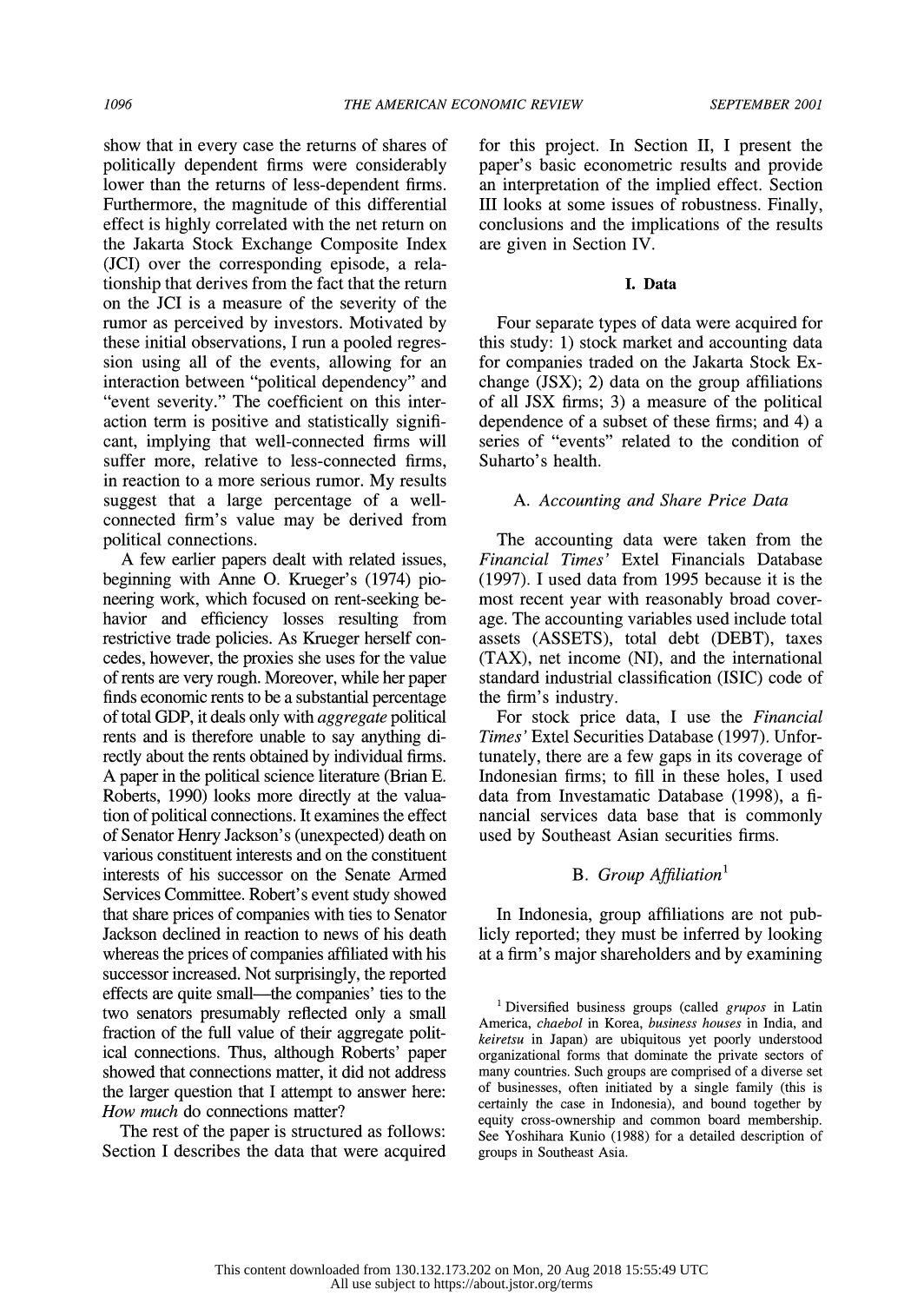the composition of its board and management. Several consulting firms in Jakarta collect and sell this information, which facilitates the col lection of these data. My primary source is Top Companies and Big Groups in Indonesia (Kompass Indonesia, 1996), which lists the top 200 Indonesian groups along with their affili ated companies. This publication was last re vised in 1996 and, as a result, is slightly outdated; for newer firms, the Indonesian Cap ital Markets Directory 1997 (Jakarta Stock Ex change, 1997) was used to fill in the blanks. No mention of the Tahija Group was made in either of these primary sources. Firms affiliated with this group were identified by using a list of Tahija-affiliated companies given in a recent AsiaMoney article (Matthew Montagu-Pollock, 1995). Finally, all group membership classifi cations were confirmed by investment analysts in Jakarta in December 1997, which resulted in only slight revisions. There were virtually no changes in the group affiliations of publicly traded companies in the period under study, so there is no need to deal with shifts in ownership.

## C. Political Connectedness

 As a measure of political connections, I use the Suharto Dependency Index (1995) (re ferred to by the variable POL below) devel oped by the Castle Group, a leading economic consulting firm in Jakarta. Over the past few years, the group has assisted over 150 multi nationals with entry and market strategies for Indonesia. Its services include "partner searches" to help foreigners find appropriate local business partners and "customized pro files of Indonesian business groups." Among its more popular products is a Roadmap of Indonesian Business Groups (1998), which outlines the relationships among these groups along with information about their holdings and government connections.

 The index itself was put together for a seminar given to members of the Jakarta business commu nity in early 1996 and is based on the subjective assessments of a number of top consultants at the Castle Group (including the president, James W. Castle). It consists of a numerical rating of the degree to which each of the 25 largest industrial groups in Indonesia is dependent on political connections for its profitability.<sup>2</sup> The ratings range from one (least dependent) to five (most depen dent). Most of these groups have multiple compa nies listed on the JSX, yielding a total sample of 79 firms.3 All of the companies affiliated with President Suharto's children (Bimantara and Citra Lamtoro Groups) received a score of five, as did those owned by longtime Suharto allies Bob Hasan (Nusamba Group), Liem Sioe Liong (Salim Group), and Prajogo Pangestu (Barito Pacific Group). At the other extreme, firms owned by the Bakrie brothers and Julius Tahija were given a score of one. For this paper, I subtracted one from the index to facilitate the interpretation of coeffi cients in regressions involving interaction terms.

 Some basic summary statistics of firms, by degree of political dependence, are listed in Table 1. There do not appear to be any system atic differences in size or debt structure across firm type.

## D. Information on Suharto's Health

 During 1995-1997, the Indonesian financial markets were occasionally hit by rumors about Suharto's health. To determine the relevant events, the keywords SUHARTO, HEALTH and INDONESIA, and (STOCK or FINAN- CIAL) were used in a Lexis-Nexis literature search. This returned 484 stories, most of which referred to one or more of the six episodes outlined in the unpublished Appendix.<sup>4</sup> For nearly all of these episodes, it was possible to

 2 Definition from a conversation with James Castle, Au gust 12, 1998.

A number of publicly traded companies are associated with several groups, which raises the issue of how to clas sify companies with multiple affiliations. In my sample, there were 12 firms for which this problem arose. Of these, only three had multiple "top 25" groups as shareholders. For these three firms, I took a simple arithmetic average of the level of political dependency of the top 25 affiliated groups (in only one of these cases was there a difference of more than one among the rankings of the multiple owners). For the others, each firm was assigned the political dependency of the one top 25 group with which it was affiliated. Because I do not have any measure of dependency for smaller groups, this is my best guess of the firm's overall political dependency. All of the analyses below were repeated ex cluding firms with multiple affiliations; this affected the results only slightly.

<sup>4</sup> The few articles that did not refer to one of these events were unrelated to Suharto's personal health.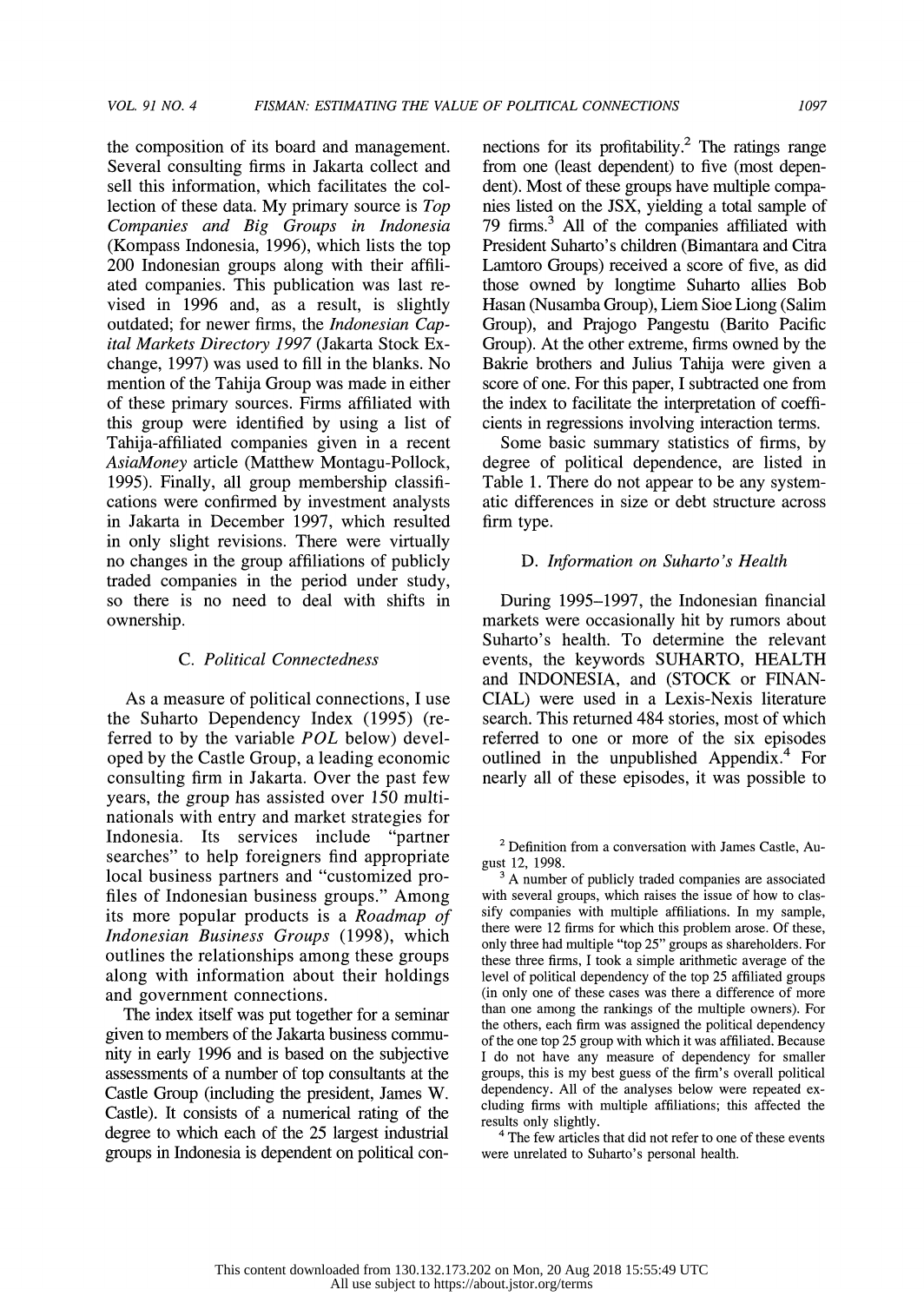| POL                 |            | 2           | 3          | 4          | 5          | All firms   | <b>Observations</b> |
|---------------------|------------|-------------|------------|------------|------------|-------------|---------------------|
| <b>Observations</b> | 5.         | 34          | 10         | 16         | 14         | 79          |                     |
|                     | 2,145.76   | 2,228.57    | 2,206.20   | 1,634.08   | 1,765.51   | 2,033.19    |                     |
| Assets              | (2,843.63) | (3,989.85)  | (3,676.99) | (2,561.07) | (2,230.52) | (3,321.59)  | 76                  |
|                     | 707.18     | 791.32      | 813.25     | 397.83     | 712.57     | 717.37      |                     |
| Debt                | (702.84)   | (1, 478.83) | (976.28)   | (461.06)   | (1,070.83) | (1, 186.85) | 70                  |
| Return on assets    |            |             |            |            |            |             |                     |
| (net income)/       | 0.038      | 0.058       | 0.043      | 0.037      | 0.050      | 0.050       |                     |
| (total assets)      | (0.031)    | (0.058)     | (0.023)    | (0.032)    | (0.029)    | (0.044)     | 76                  |
| Tax rate (taxes     |            |             |            |            |            |             |                     |
| paid)/(pretax       | 0.23       | 0.24        | 0.16       | 0.22       | 0.15       | 0.21        |                     |
| income)             | (0.05)     | (0.12)      | (0.14)     | (0.16)     | (0.12)     | (0.13)      | 74                  |

TABLE 1-SUMMARY STATISTICS BY DEGREE OF POLITICAL DEPENDENCE AS MEASURED BY THE SUHARTO DEPENDENCY INDEX

Sources: All data are from the Financial Times' Extel Database (1997); Assets and Debt are expressed in millions of 1995 rupiah.



FIGURE 1. EFFECT OF POLITICAL DEPENDENCE ON SHARE PRICE RETURNS

 ascertain the date when rumors first hit the Jakarta Exchange—there was generally a spe cific triggering event, which I take as the start of the episode. I assumed that each episode came to an end when it was (1) explicitly put to rest by the revelation of new information or (2) it was reported that analysts had factored the new information about Suharto's health into their pricing of securities.

## II. Results

 Figure 1 shows the share price returns for the six episodes, with the Suharto Dependency In dex on the horizontal axis. The graph strongly suggests that politically dependent firms, on av erage, lost more value during these episodes than did less-dependent firms.

 To get a sense of the magnitude of the effect of political dependence during each episode, I ran a set of regressions using the following specification:

$$
(1) \hspace{1cm} R_{ie} = \alpha + \rho \cdot POL_i + \varepsilon_{ie}
$$

where  $R_{ie}$  is the return on the price of security i during episode  $e$ ,  $POL<sub>i</sub>$  is the firm's Suharto Dependency Number, and  $\varepsilon_{ie}$  is the error term.<sup>5</sup> The results of this set of regressions are listed in Table 2; consistent with the raw pattern illus trated in Figure 1,  $\rho$  is negative in every instance.

 Now, in each episode, investors were reacting to a different piece of news, so we expect the coefficient on  $POL<sub>i</sub>$  to differ across events. More precisely, a more severe threat to Suhar to's health should intensify the effect of politi cal dependence, hence the magnitude of  $\rho$  should be increasing with event severity. As a measure of the market's concerns regarding the threat to Suharto's health in each episode, I use

<sup>&</sup>lt;sup>5</sup> All regressions reported in this paper use standard errors that correct for heteroskedasticity. I also ran regres sions using an error structure that only allowed for the correlation of  $\varepsilon_{ei}$ s for each company, i.e., Cov( $\varepsilon_{ei}$ ,  $\varepsilon_{fi} \neq 0$  if and only if  $i = j$ . The regressions were also run using an error structure that allowed for the correlation of  $\varepsilon_a$ , s within each group. These various approaches yielded very similar sets of standard errors.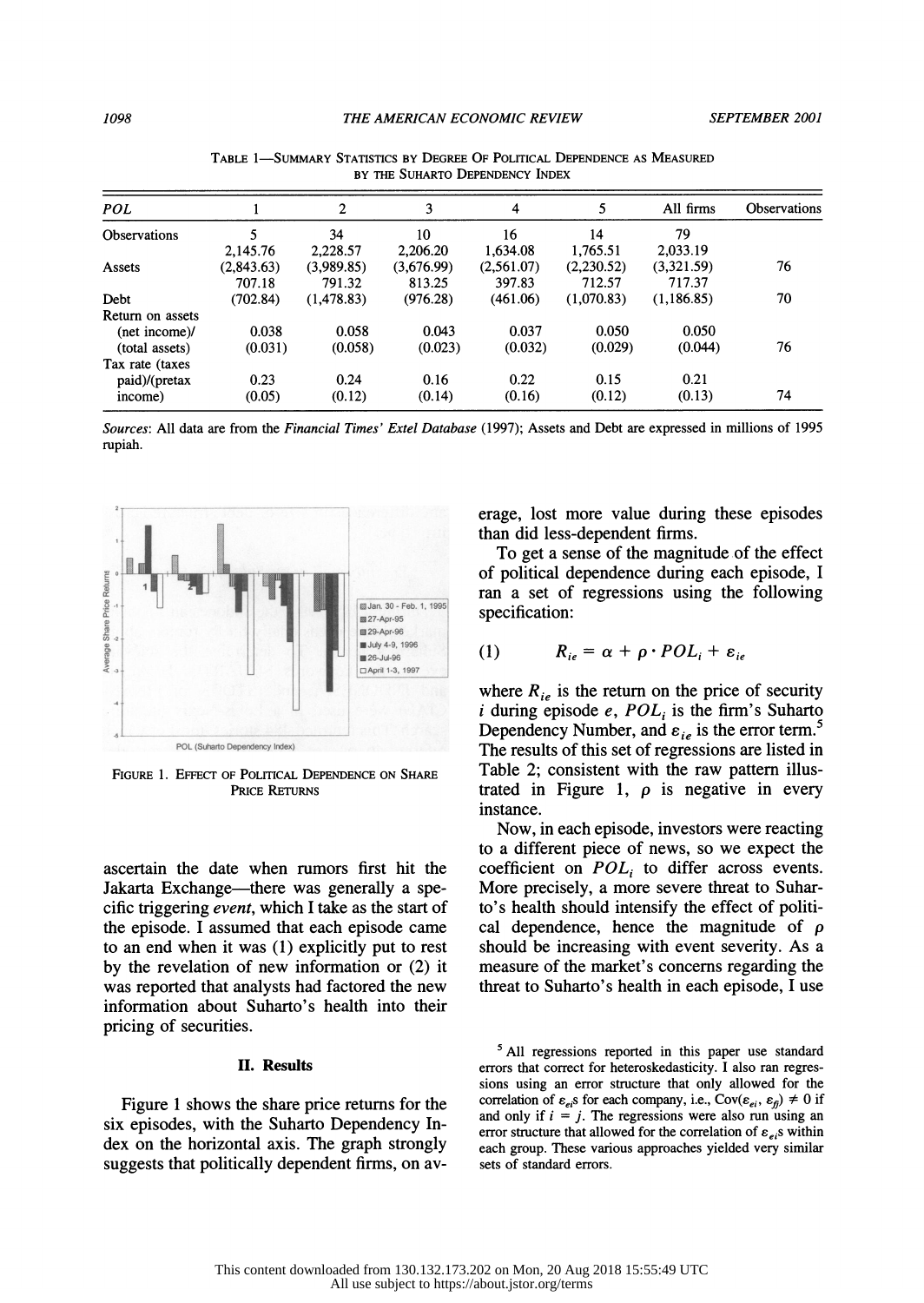|  | į |
|--|---|
|  |   |

|                     | Jan. 30–Feb. 1.<br>1995 |               | April 27, 1995 April 29, 1996 | July $4-9$ ,<br>1996 | July 26, 1996    | April $1-3$ ,<br>1997 |
|---------------------|-------------------------|---------------|-------------------------------|----------------------|------------------|-----------------------|
| POL                 | $-0.58*(0.34)$          | $-0.31(0.18)$ | $-0.24*(0.15)$                | $-0.95***(0.27)$     | $-0.57***(0.22)$ | $-0.90**$ (0.35)      |
| Constant            | 1.29(0.79)              | 0.21(0.32)    | 0.12(0.46)                    | 0.83(0.64)           | $-0.07(0.41)$    | 0.77(0.97)            |
| $R^2$               | 0.037                   | 0.043         | 0.025                         | 0.147                | 0.078            | 0.075                 |
| <b>Observations</b> | 70                      | 70            | 78                            | 79                   | 79               | 79                    |

TABLE 2-EFFECT OF POLITICAL CONNECTIONS ON CHANGES IN SHARE PRICE, SEPARATE ESTIMATION FOR EACH EVENT

Note: Robust standard errors are in parentheses.

\* Significantly different from  $\tilde{0}$  at the 10-percent level.

\*\* Significantly different from 0 at the 5-percent level.

\*\*\* Significantly different from 0 at the 1-percent level.

 the return on the Jakarta Stock Exchange Com posite Index net of broader Southeast Asian effects<sup>6</sup> [referred to using NR<sub>e</sub>( $JCI$ )]. The pre ceding observations suggest that the coeffi cient on POL should be more negative if the threat to Suharto's health, as proxied by  $NR_e(JCI)$ , is greater.<sup>7</sup> This turns out to be the case: the correlation between  $\rho$  and NR ( JCI) is 0.98. This implies a specification where observations from all events are pooled to gether, with an interaction term,  $NR_e(JCI)$  \* POL<sub>i</sub>, added to allow the effect of political dependence to vary across events, depending on the event's severity. Thus, I use the fol lowing full-sample specification:

 6 To net out broader Southeast Asia effects, I ran the following "market model" for daily returns during 1994:

$$
R_t(JCI) = \alpha + \sum_{m \in M} \beta_m \cdot R_t(m) + \varepsilon_t
$$

where  $R_i(JCI)$  is the return on the Jakarta Composite on day t,  $R_{\nu}(m)$  is the return on market index m, and M is the set of ASEAN market indices (including Tokyo's Nikkei 225, Hong Kong's Hang Seng, Singapore's Straits Times, Bangkok's SET, Taiwan's Weighted, Philippines' Compos ite, Kuala Lumpur's Composite, and Seoul's Composite). This produced a set of coefficients reflecting the degree of correlation between the JCI and other market indices. For each episode  $e$ , the *net* return for the JCI is then given by

$$
NR_e(JCI) = R_e(JCI) - [\hat{\alpha} + \sum_{m \in M} \hat{\beta}_m \cdot R_e(m)].
$$

<sup>7</sup> It may seem somewhat circular to use  $NR_{e}(JCI)$  as a measure of the severity of the threat to Suharto's health when many of the firms in my sample are constituents of the JCI. Note, however, that  $NR_e(JCI)$  is a difference, of which the coefficient on POL is a difference in differences. As Section III, subsection B, illustrates, these two variables need not be correlated.

 TABLE 3-EFFECT OF POLITICAL CONNECTIONS ON CHANGES IN SHARE PRICE

|                        | (1)              | 2)            |
|------------------------|------------------|---------------|
| POL.                   | $-0.60**$ (0.11) | $-0.19(0.15)$ |
| NR(JCI)                | 0.25(0.14)       | $-0.32(0.28)$ |
| $NR(JCI)\cdot POL$     |                  | $0.28*(0.11)$ |
| Constant               | 0.88(0.27)       | 0.06(0.35)    |
| $R^2$                  | 0.066            | 0.078         |
| Number of observations | 455              | 455           |
|                        |                  |               |

Note: Robust standard errors are in parentheses.

\* Significantly different from 0 at the 5-percent level.

\*\* Significantly different from 0 at the 1-percent level.

(2) 
$$
R(P_{ie}) = \alpha + \rho_1 \cdot POL_i
$$

$$
+ \rho_2 \cdot NR_e(JCI) + \rho_3
$$

$$
\cdot [NR_e(JCI) \cdot POL_i] + \varepsilon_{ie}.
$$

 The results of this regression are listed in Table 3.<sup>8</sup>

 If the severity of a rumor affects politically dependent firms more than less-dependent firms, then the coefficient on the interaction term  $NR_e(JCI) \cdot POL_i$  should be positive. The estimated coefficient,  $\rho_3$ , is statistically signifi cant at 5 percent and is equal to 0.28. Thus, if the overall market declined by 1 percent in reaction to news about Suharto's health, we might expect a firm with  $POL = x$  to drop 0.28 percent more than a firm with  $POL = x - 1$ .

 <sup>8</sup> Regressions were also run using log(ASSETS), log(DEBT), and industry dummies as controls. These addi tions did not alter the size of significance of the interaction term.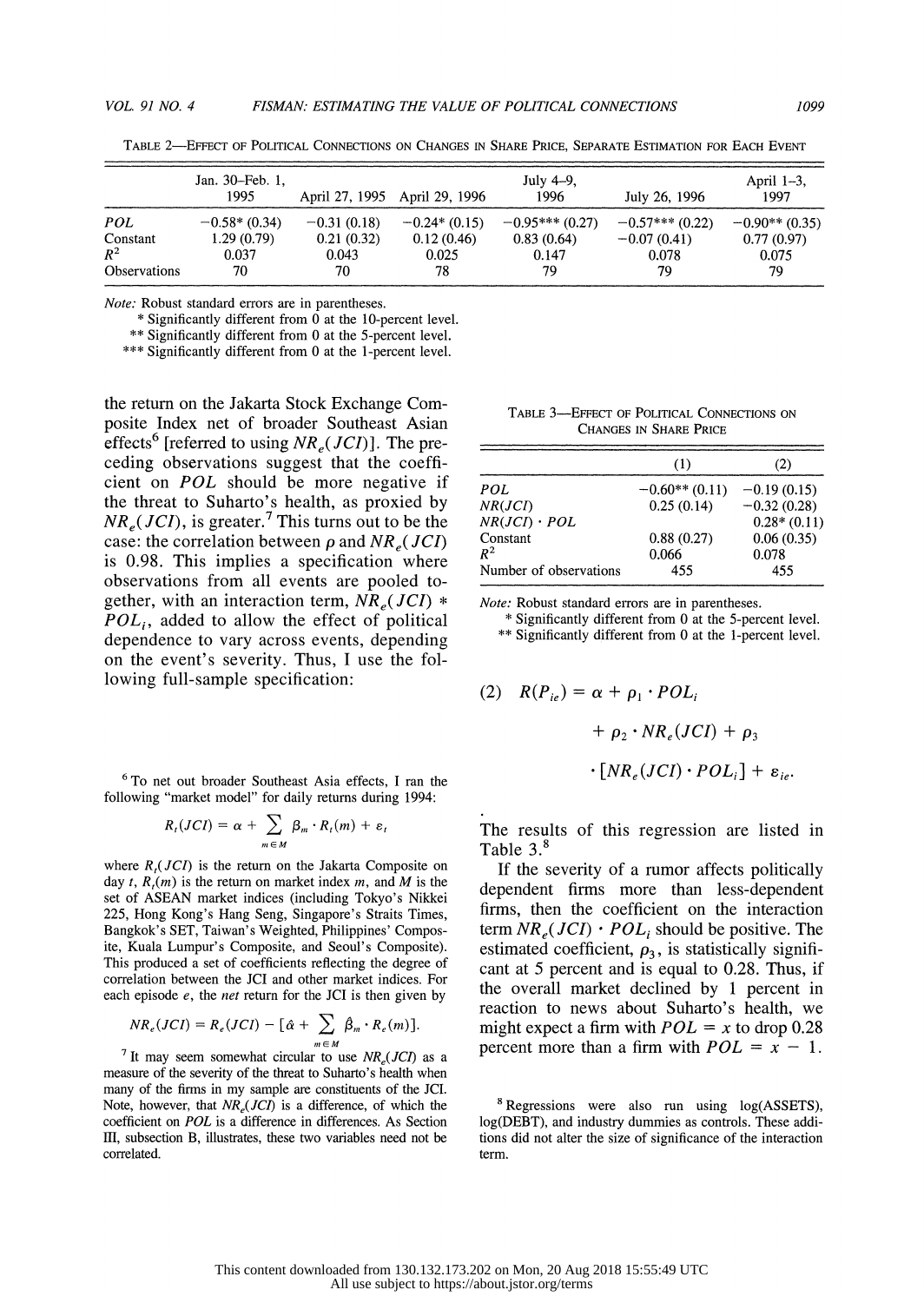One problem with the events described above is that they cannot be used to infer the full value of connections because the associated rumors only increased the probability that Suharto would leave office. To estimate the fill value of connections would require an event involving Suharto's sud den and unexpected removal from office. (To the extent that connections were expected to continue to have some value even after Suharto, the shifts in share prices associated with such an event would understate the full value of connections.) However, no such event took place.<sup>9</sup>

 In the absence of an actual sudden regime shift, we may be able to infer what the coeffi cient on POL would have been in such an event by using equation (2). During a visit to Jakarta in August 1997, I asked a number of investment bankers how much they thought the Jakarta Composite Index would have dropped if Su harto had died suddenly; 20 percent was the modal response to this question. If this value is taken as the best estimate of investor expecta tions, then (2) implies that the coefficient on POL would have been about 5.8 in the event of a sudden regime shift. This suggests that, in reaction to such an event, the returns for a firm with  $POL = 4$  would have been about 23 percentage points lower than the retums for a firm with  $POL = 0$ . Thus, for plausible param eters, the results suggest that connections were very valuable for well-connected firms (though this calculation involves an inference that is quite far out of sample).

 9 Although Suharto was forced from office in May 1998, it is difficult to utilize this event for a number of reasons. Most importantly, there were many confounding events that took place simultaneously, including a drastic devaluation of the Indonesian rupiah, rioting and general political insta bility, and the implementation of an IMF rescue package. Moreover, by the end of 1997, shares on the Jakarta Stock Exchange were very thinly traded, making it relatively easy for prices to be manipulated. There are also serious diffi culties in trying to define an appropriate event window: expectations of a regime shift had begun to form long before Suharto was replaced, so it is difficult to allow for a rea sonably short event window. Finally, it is not even clear that Suharto's removal from power was actually accompanied by a regime change, given that he was succeeded by his longtime associate and apparent ally, B. J. Habibie.

 Thus, although Suharto's children's companies declined quite drastically over the first few months of 1998, there is no systematic relationship between share price returns and political dependence, perhaps owing to the difficulties de scribed above.

#### III. Robustness

## A. Thinly Traded Firms

 Whenever the market received adverse infor mation regarding Suharto's health, it declined on average. However, if a company was not traded on that day, it would register no price change, even if it suffered a decline in its un derlying value. There are two counteracting bi ases that may result, and the overall effect depends on their relative strengths. The intu ition for a bias toward zero is that, among firms with zero trading volume, no "difference in difference" in returns between different types of firms will be recorded, even if there is such an effect on the underlying values of the securities. This could similarly bias the coefficient on  $POL \cdot NR_{e}(JCI)$  toward zero. The direction of the second source of bias depends on whether connected or unconnected firms are more thinly traded. Suppose that unconnected firms are more likely to have zero trading volume. Then, what is being interpreted as the effect of con nectedness may be a manifestation of the gen eral market decline-a smaller decline in unconnected firms is observed simply because they are not being traded. This could also po tentially bias the coefficient on the interaction term away from zero if an increase in the size of the rumor decreased the proportion of non traded well-connected firms relative to non traded unconnected companies. The data show that the opposite is true so, if anything, a bias toward zero may result.

 To further examine the overall bias that these effects may have on the results, I revisited all of the basic models, limiting the sample to the set of firm- event observations where the firm had a positive trading volume during the relevant pe riod. This affected the interaction term in Table 3 only slightly.

# B. Are Politically Dependent Firms More Sensitive to Bad News?<sup>10</sup>

 As noted previously, the JSX consistently declined whenever Suharto's health was

<sup>&</sup>lt;sup>10</sup> This section essentially examines whether politically dependent firms have high betas.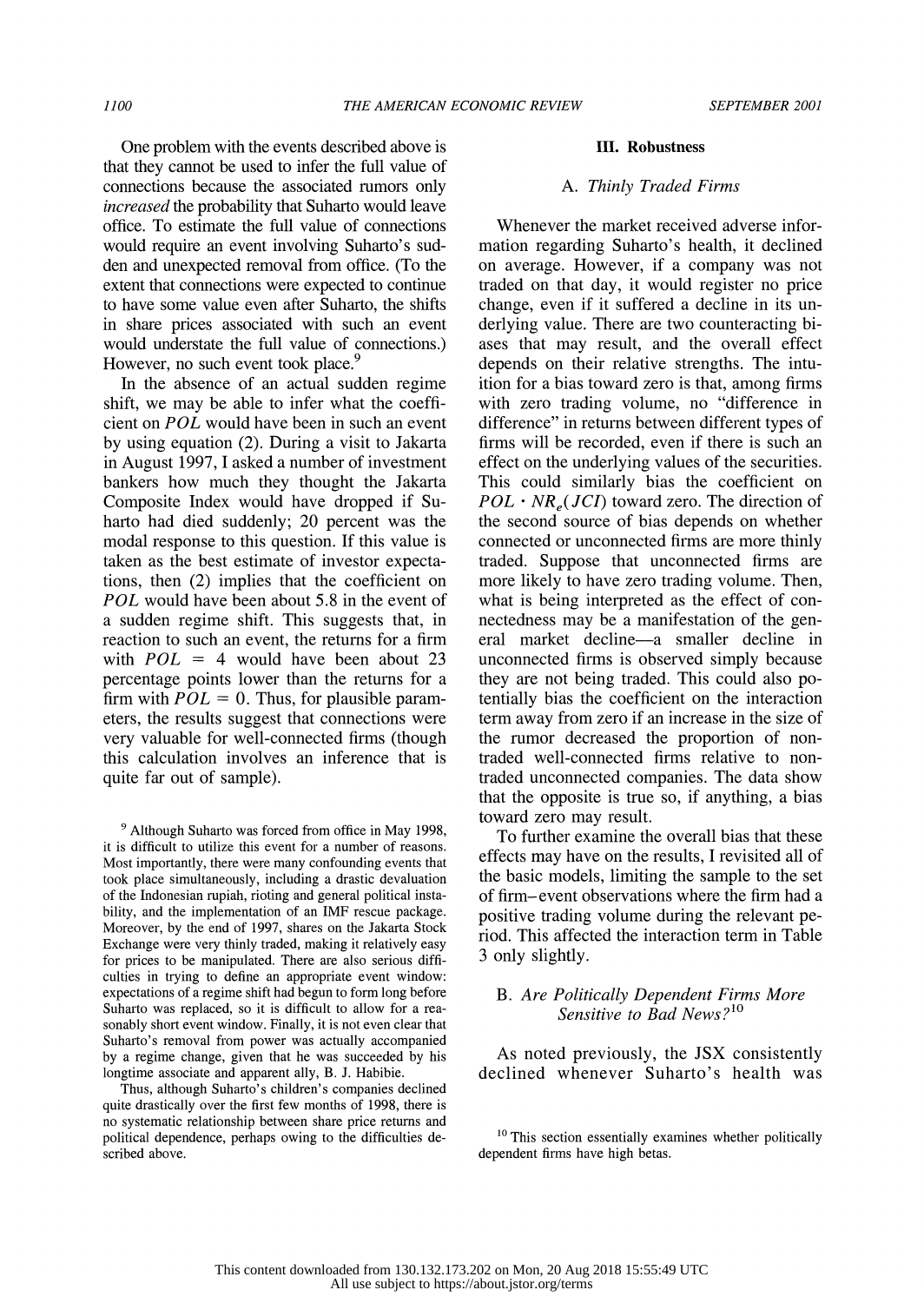brought into question. If politically dependent firms are more sensitive to bad news of any kind, then they will register larger losses on such days. This could be the source of the "difference in differences" that is being inter preted as the connectedness effect. To exam ine this possibility, I analyzed share price returns in reaction to other shocks that were more or less unrelated to the longevity of the Suharto regime. The beginning of the South east Asian financial crisis in 1997 provides a suitable example. The above analyses were repeated for trading days in the week follow ing August 12, when the rupiah was floated by the Indonesian government. On these days, there was no relationship between share price returns and dependence. Similarly, there was no relationship between returns and political dependence on trading days following those days when the S&P 500 Index lost more than 2 percent.

#### C. Appropriateness of the Event Window

 There may be some concern that trading on inside information prior to the onset of the ru mors described in the unpublished Appendix could lead to price changes among well connected firms earlier than my chosen starting day. When regressions were run using total returns over an event window expanded to in clude the two days (or one day) prior to the onset of the actual event, for all events except April 25-27, 1995, there was simply a minor attenuation of the results.

#### D. Monotonicity of POL

 I have assumed throughout a linear specifi cation for POL. It would be of concern if the relationship between *POL* and  $R_{ie}$  were not, at a minimum, monotonic. If this were not the case, it would bring into question the validity of the Castle Index and/or the appropriateness of my analyses. To examine this possibility, I ran the following, which allows POL to have a flexible functional form:

where

$$
I_{POL \ge p} = \left\{ \begin{array}{ll} 0 & \text{if} \quad POL < p \\ 1 & \text{if} \quad POL \ge p \end{array} \right.
$$

and the  $\gamma$ <sub>s</sub> provide event fixed effects.

 The coefficients on the indicator variables were uniformly negative, ranging from  $-0.35$ to  $-0.87$ . These results are consistent with the use of the Castle Index as a measure of political dependence.

 We may go a little further by testing for the equality of the  $\beta_{p}$ s with the test statistic  $F(3, 445) = 0.24$  (3 restrictions, 455 obser vations, and 10 variables). This implies that the hypothesis of equality of coefficients can not be rejected at any significance level below 86 percent. Thus, the use of a linear specifi cation on  $POL$  is also justified.

#### IV. Conclusion

 This paper has concentrated on the valuation of rents for a relatively small subsample of Indonesian firms. However, the 25 groups asso ciated with these firms account for a very large percentage of economic activity in Indonesia, with revenues of more than U.S. \$60 billion in 1995 (as a frame of reference, Indonesia's GNP in 1995 was about U.S. \$200 billion). Thus, for a very large part of the Indonesian economy, political connections apparently matter a lot.

 Although the preceding analysis focused on Indonesia, there is reason to believe that the results apply to many other countries. For example, in Transparency International's frequently cited "Perceived Corruption Ranking (1998)," Indone sia ranks 45th out of the 54 countries surveyed. It was perceived as being less corrupt than, among others, India, Russia, Pakistan, China, Nigeria, and Bangladesh. To the extent that perceived cor ruption is a reasonable proxy for the prevalence of political rents, the results of this paper suggest that political connections may play an important role in many of the world's largest and most important economies.

#### REFERENCES

the following, which allows *POL* to have a economics.  
\nflexible functional form:  
\n
$$
R_{ie} = \alpha + \sum_{p=2}^{5} \beta_p I_{POL \ge p} + \sum_{e=2}^{6} \gamma_e + \varepsilon_{ie}
$$
\nCorruption Perception Index. Berlin: *Transportion Program Program Program Program Program Program Program Program Program Program Program Program Program Program Program Program Program Program Program Program Program Program Program Program Program Program Program Program Program Program Program Program Program Program Program Program Program Form Form Form Form Form Form Form Form Form Form Form Form Form Form Form Form Form Form Form Form Form Form Form Term Form Form Form Form Form Form Form Form Form Term Form Form Form Form Form Form Form Form Form Term Form Term Form Term Term Term Term Term Term Term Term Term Term* 

 Corruption Perception Index. Berlin: Transpar ency International, 1998.